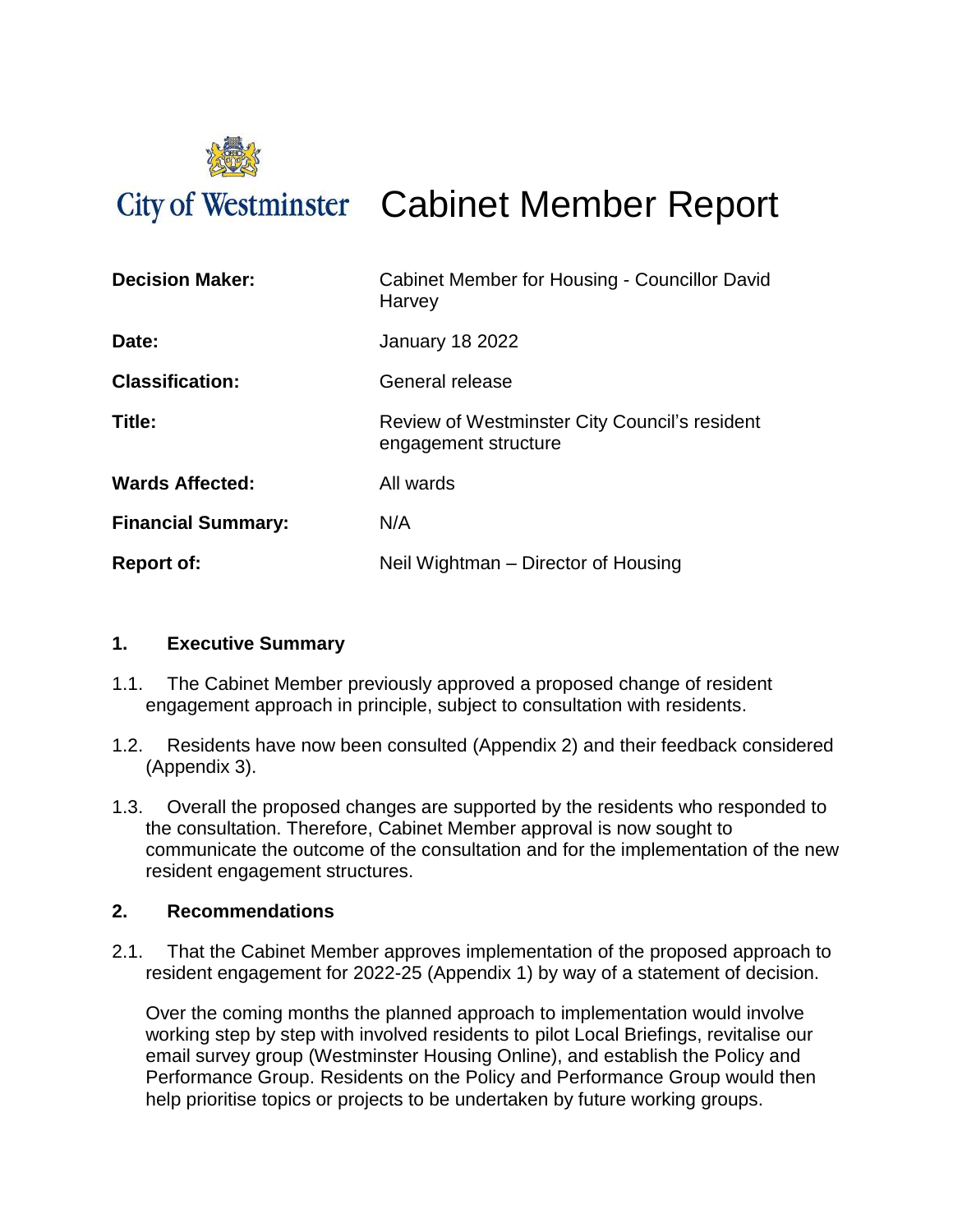2.2. That the Cabinet Member approves the content of the Consultation Findings Report for communication with residents and other stakeholders (Appendix 3).

### **3. Reasons for Decision**

- 3.1. To allow implementation of robust and flexible new formal resident engagement options that will facilitate effective consultation with residents on the housing service, and
- 3.2. To allow communication of the consultation outcome and planned approach to residents and other stakeholders.

### **4. Background, including Policy Context**

- 4.1. Between 2016 2019 Westminster Council, and formerly City West Homes (CWH) delivered formal resident engagement via four area panels reporting to a resident council. When the Council brought the housing service back in house it made a commitment to continue engaging with its tenants and leaseholders on the future provision of housing management services and how these services can improve. Towards the end of 2019 area-based approach was reviewed by external consultants. Residents were consulted on their recommended changes.
- 4.2. A decision was then made to pause implementation and over the following months the operating context changed substantially because of Covid19. The housing service learned many lessons during the Council's Covid19 emergency response. Considering that learning, what has worked well in the past, and the emerging requirements of the social housing green/white paper a further review of formal resident engagement was carried out.
- 4.3. To deliver effective resident engagement in the changed context it was proposed that the Council replace the area-based hierarchical panels with a grass roots topicbased engagement framework that offers a wider range of engagement options that are agile and open to all. This would allow residents to get involved in ways that work for them, on issues that interest them and would empower local resident groups by removing the additional overlapping layer of area-based panels.
- 4.4. The Tenant Involvement and Empowerment Standard requires us to ensure that tenants are given a wide range of opportunities to influence and be involved in the development of housing related policies, strategic priorities, decision making, service standards, performance monitoring, management practice, and local offers. The standard requires that tenants are consulted at least once every three years on the best way to involve them in the governance and monitoring of the housing management service. The standard also requires that we demonstrate how we respond to tenants' diverse needs in the way we provide services and communicate.
- 4.5. The Social Housing White Paper (The Charter for Social Housing Residents) makes clear that there will be greater regulatory focus on the regulatory consumer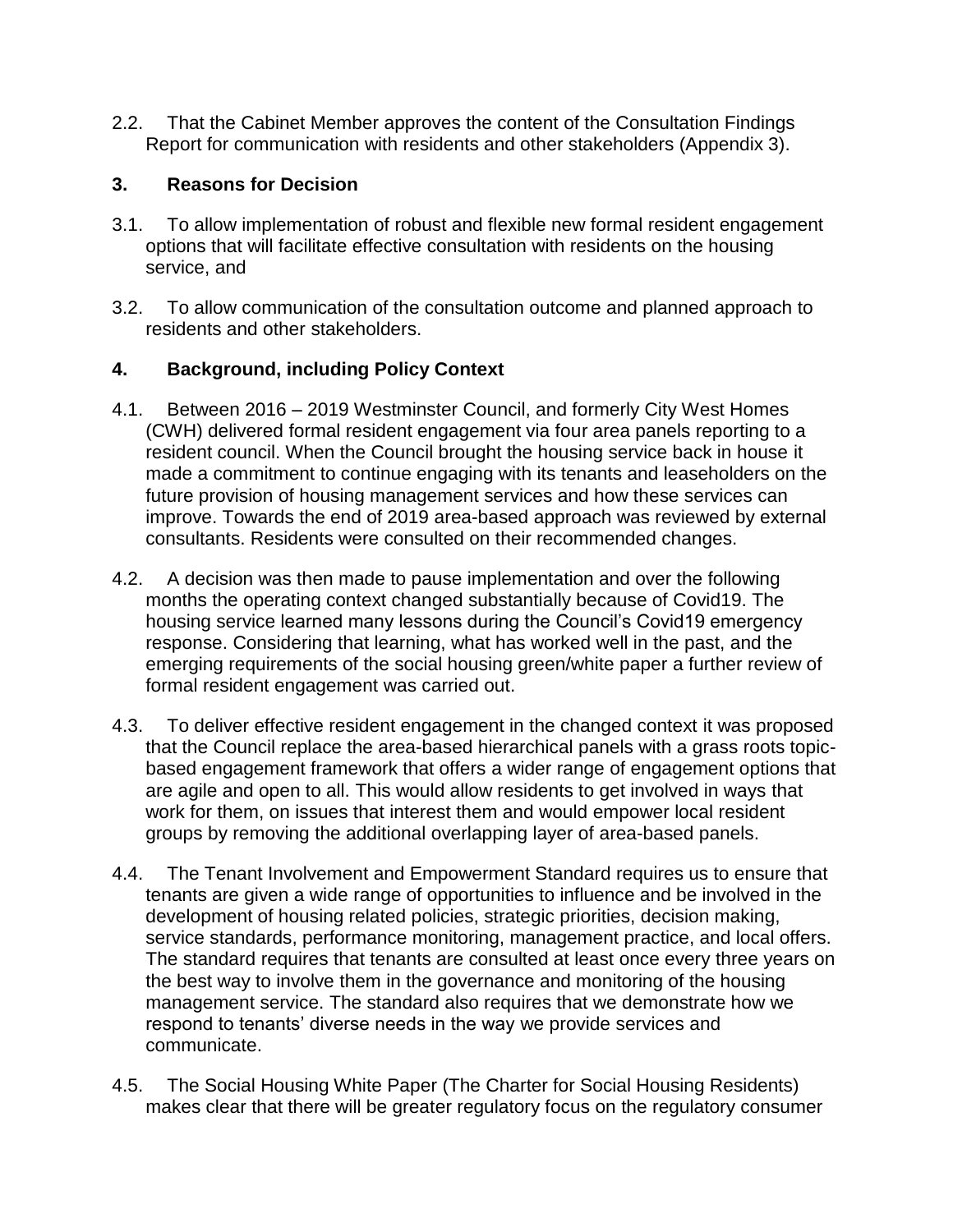standards including the existing Tenant Involvement and Empowerment Standard. Chapter 5 of the white paper (To have your voice heard by your landlord) sets out additional expectations around resident engagement including the need for landlords to evidence that they are seeking out best practice, ensuring that engagement is transparent and accessible, and tackling loneliness. There is also an expectation that landlords will tailor their engagement approach to their resident's needs and offer a wide range of ways to get involved such as surveys, focus groups, and scrutiny panels. Having reviewed the white paper in detail we are confident that our proposed approach delivers full compliance.

4.6. Westminster's City for All strategy and the Vibrant Communities workstream included an aim to implement new formal resident engagement arrangements, incorporating learning from methods adopted during COVID19.

# **5. Financial Implications**

5.1. The new approach is cost neutral and can be delivered using existing approved budgets for resident engagement.

# **6. Legal Implications**

- 6.1. There are a range of statutory and regulatory standards that the Council's engagement framework should comply with.
- 6.2. The Council is obliged by sections 105 of the Housing Act 1985 to consult with secure tenants on matters of housing management such as changes to policy and practice, maintenance, improvement, or demolition of council homes, or changes in the provision of related amenities. This obligation is extended to introductory tenants by section 137 of the Housing Act 1996. There is a requirement to inform tenants of proposed changes and consider feedback before acting. There is also a requirement to publish details of the arrangements the Council makes to comply with this obligation.
- 6.3. Part B section 6 of the Housing Ombudsman's complaint handling code recommends consultation with a relevant resident panel on complaints policies and procedures and that a relevant resident panel receive reports on feedback, learning, and improvements arising from the complaints process.

# **7. Equalities Implications**

- 7.1. Under section 149 of the Equality Act 2010 there is a requirement to encourage persons who share a relevant protected characteristic to participate in public life or in any other activity in which participation by such persons is disproportionately low. The proposed approach has been developed to facilitate compliance with this obligation.
- 7.2. An EqIA has been completed (Appendix 4) on the proposed change of approach. The change will create a wider range of ways to get involved. These options have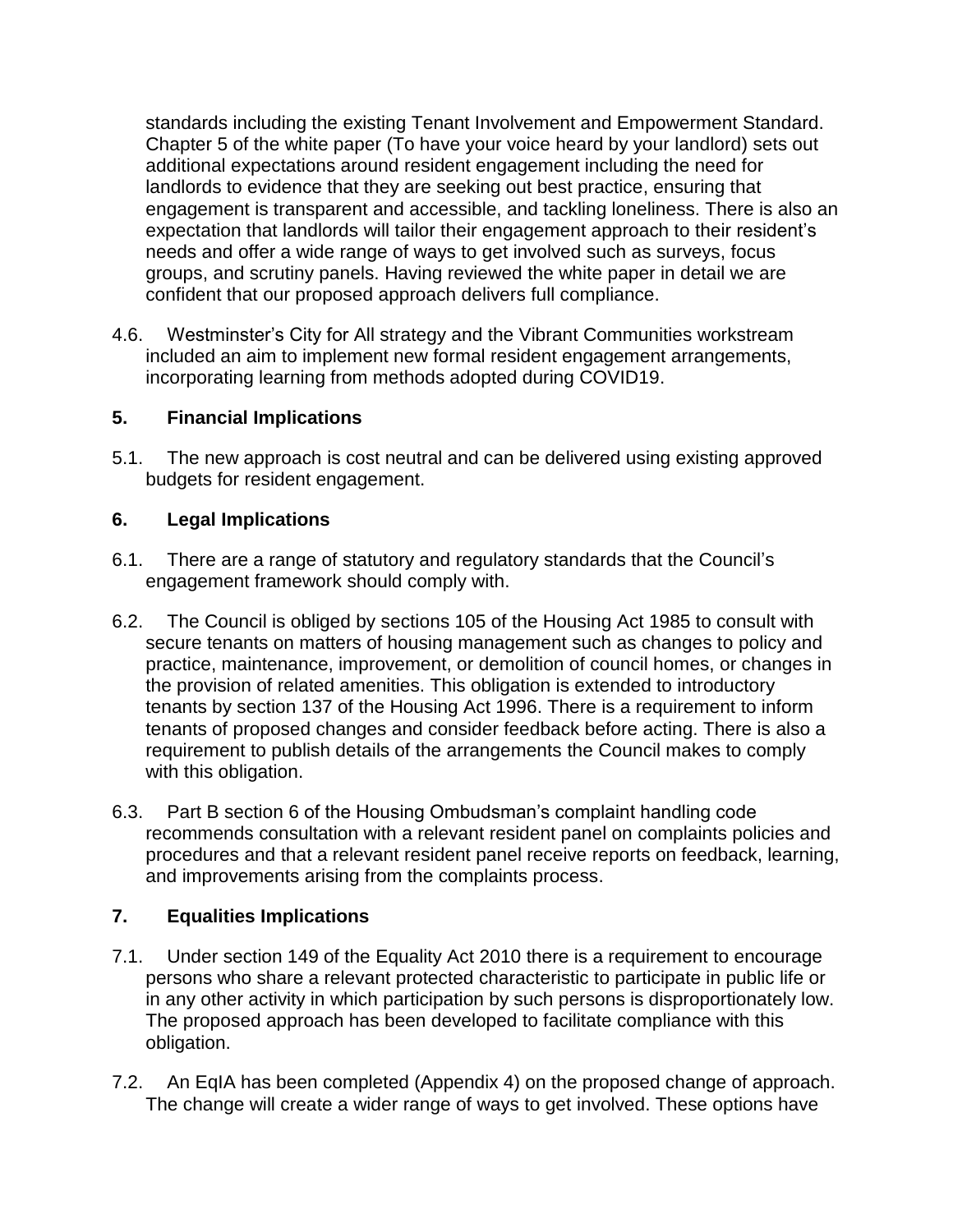been developed to suit the circumstances of a wider range of residents, making it easier for more people to get involved in a way that works for them. No potentially negative differential effects on people with protected characteristics were identified regarding the proposed change.

### **8. Staffing Implications**

8.1. The proposed change has no staffing implications and takes account of the ongoing reorganisation of the housing department.

### **9. Communications Implications**

9.1. A decision to approve the new approach is required before we can communicate with residents and other stakeholders about the outcome of the consultation and our implementation plan (Appendix 3).

### **10. Consultation**

- 10.1. Consultation with residents on the proposed change of approach has been extensive.
- 10.2. Interested ward members and involved residents joined workshops to review the proposals and the consultation materials when they were being developed.
- 10.3. All resident households were posted a leaflet detailing the proposals (Appendix 2) and we also promoted the proposals by email, text and online. The consultation ran for 4 weeks with opportunities for residents to provide feedback by post or online, attend webinars to find out more, or call for individual help over the phone. Our aim was to make it easy for residents to provide their feedback, to maximise participation, and ensure the views collected were representative of all Westminster housing residents.
- 10.4. A total of 1,677 consultation responses were received with the majority supporting the change of approach saying it would make it easier and more likely for them to get involved (Appendix 3).

### **If you have any queries about this report or wish to inspect any of the Background Papers, please contact:**

Henry Roffey – Resident Engagement Manager (hroffey@westminster.gov.uk)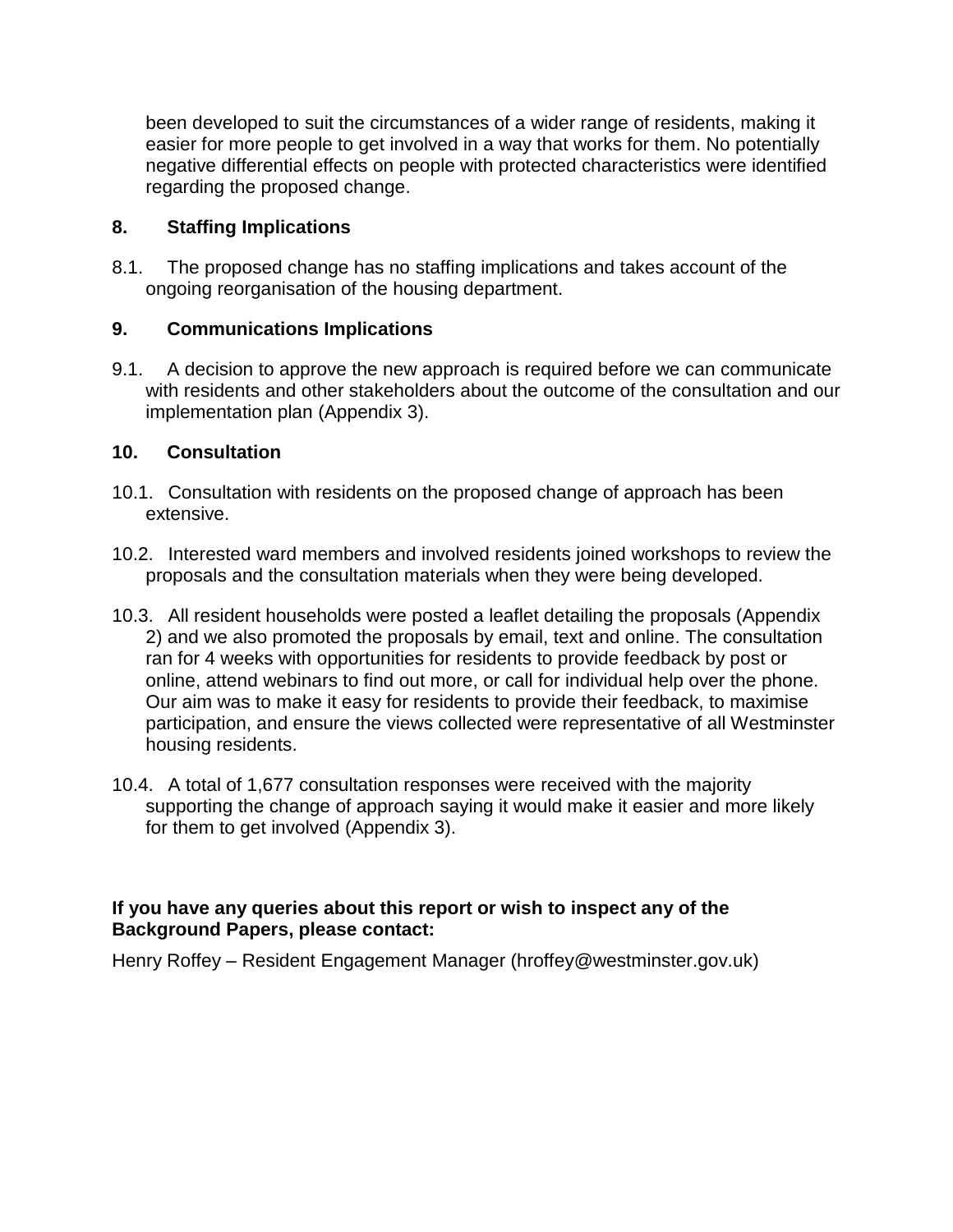# **BACKGROUND PAPERS**

**Appendix A:**  Other Implications

**Appendix 1:** Proposed Formal Engagement Structure

**Appendix 2:** Consultation Leaflet

**Appendix 3:** Consultation Findings Report

**Appendix 4:** EqIA

**Appendix 5:** Previous Formal Engagement Structure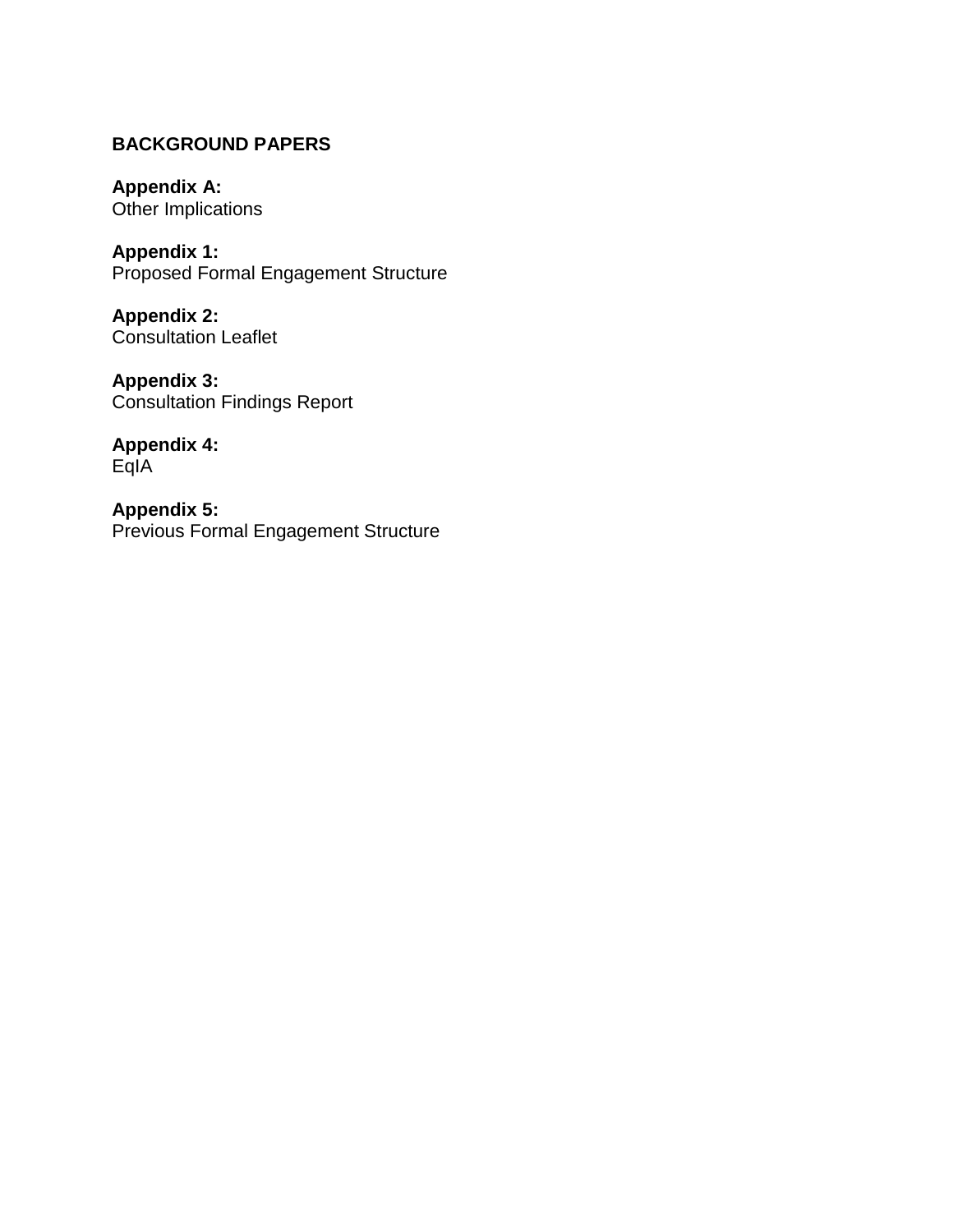# **Appendix A**

# **Other Implications**

### **1. Resources Implications**

None identified.

### **2. Business Plan Implications**

The proposal supports the business plan objectives as set out in section 4 above.

### **3. Risk Management Implications**

None identified.

# **4. Health and Wellbeing Impact Assessment including Health and Safety Implications**

None identified.

# **5. Crime and Disorder Implications**

None identified.

# **6. Impact on the Environment**

None identified.

# **7. Human Rights Implications**

None identified.

# **8. Energy Measure Implications**

None identified.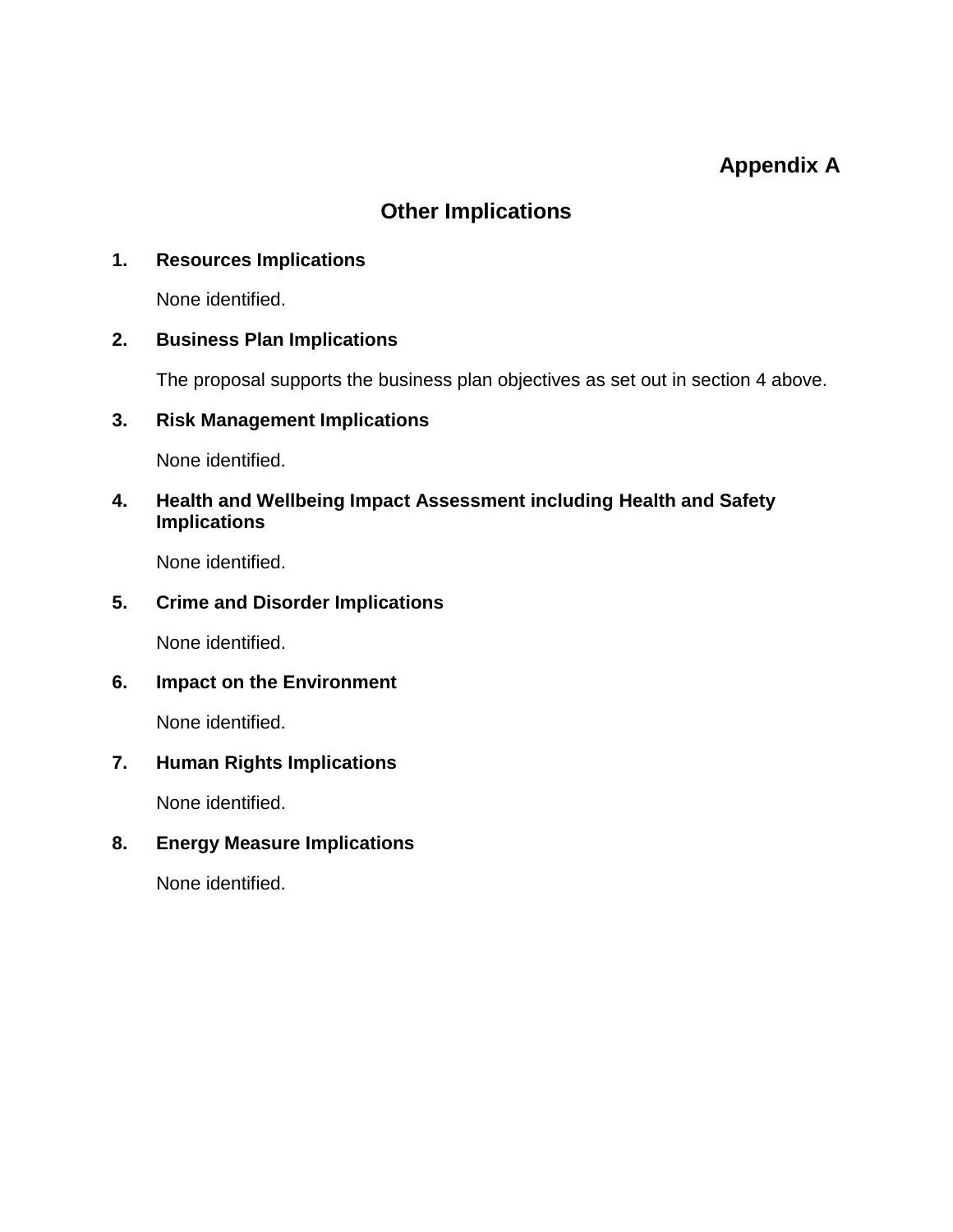### For completion by the **Cabinet Member** for *(add portfolio title)*

### **Declaration of Interest**

I have <no interest to declare / to declare an interest> in respect of this report

| Signed:<br><u> 1989 - Johann Barn, mars and de Branch Barn, mars and de Branch Barn, mars and de Branch Barn, mars and de Br</u>                                                                                                                                                  | Date:<br>the control of the control of the control of the control of the control of the control of the control of the control of the control of the control of the control of the control of the control of the control of the control |
|-----------------------------------------------------------------------------------------------------------------------------------------------------------------------------------------------------------------------------------------------------------------------------------|----------------------------------------------------------------------------------------------------------------------------------------------------------------------------------------------------------------------------------------|
| NAME:                                                                                                                                                                                                                                                                             |                                                                                                                                                                                                                                        |
|                                                                                                                                                                                                                                                                                   |                                                                                                                                                                                                                                        |
| (N.B: If you have an interest you should seek advice as to whether it is appropriate to make a decision in<br>relation to this matter)                                                                                                                                            |                                                                                                                                                                                                                                        |
| For the reasons set out above, I agree the recommendation(s) in the report entitled                                                                                                                                                                                               |                                                                                                                                                                                                                                        |
| options which are referred to but not recommended.                                                                                                                                                                                                                                |                                                                                                                                                                                                                                        |
|                                                                                                                                                                                                                                                                                   |                                                                                                                                                                                                                                        |
| Cabinet Member for (add portfolio title)                                                                                                                                                                                                                                          |                                                                                                                                                                                                                                        |
|                                                                                                                                                                                                                                                                                   |                                                                                                                                                                                                                                        |
| If you have any additional comment which you would want actioned in connection with<br>your decision you should discuss this with the report author and then set out your<br>comment below before the report and this pro-forma is returned to the Secretariat for<br>processing. |                                                                                                                                                                                                                                        |
|                                                                                                                                                                                                                                                                                   |                                                                                                                                                                                                                                        |
|                                                                                                                                                                                                                                                                                   |                                                                                                                                                                                                                                        |
|                                                                                                                                                                                                                                                                                   |                                                                                                                                                                                                                                        |

If you do not wish to approve the recommendations, or wish to make an alternative decision, it is important that you consult the report author, the Head of Legal and Democratic Services, Strategic Director Finance and Performance and, if there are resources implications, the Strategic Director of Resources (or their representatives) so that (1) you can be made aware of any further relevant considerations that you should